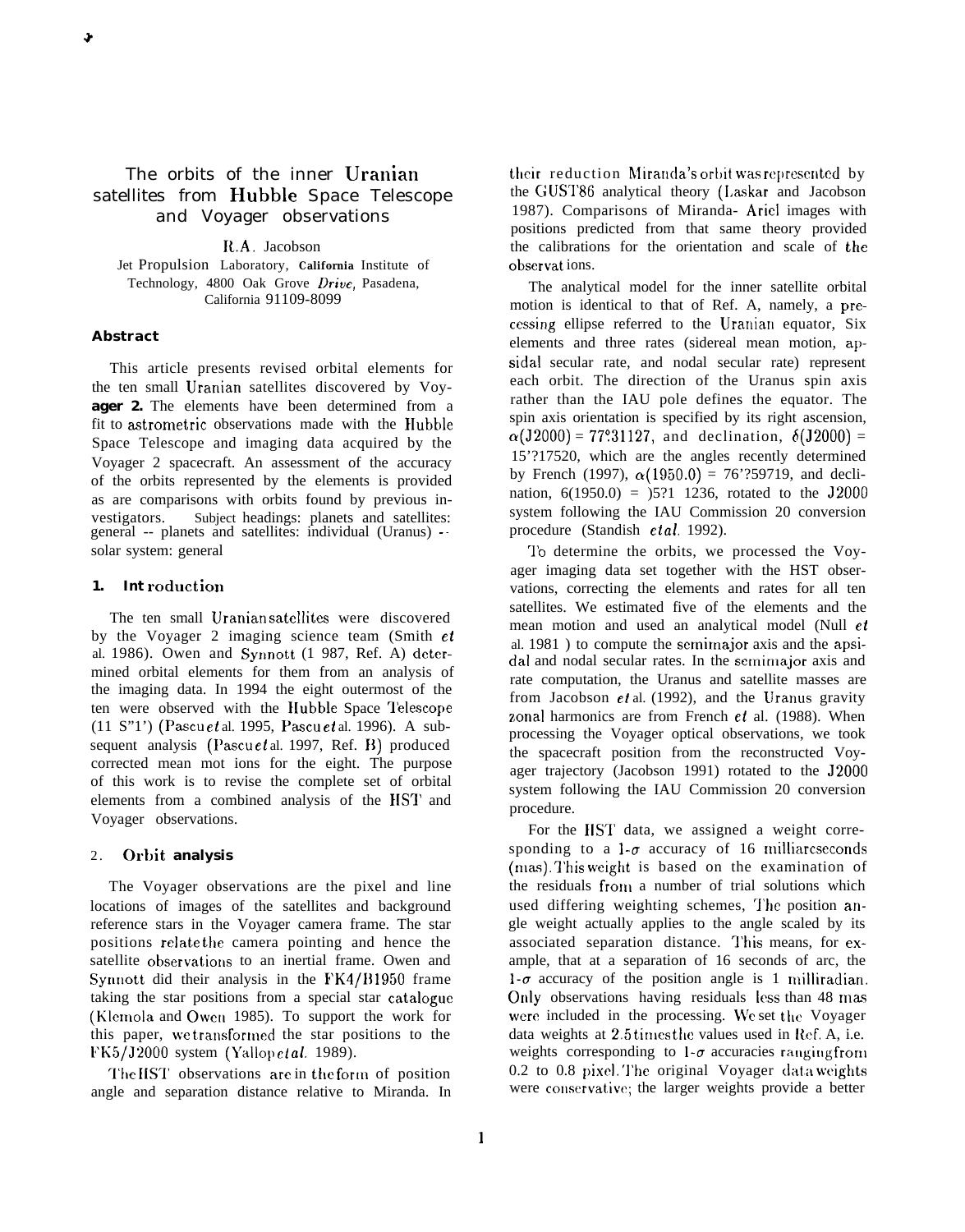Table 1: Planetocentric orbital elements referred to the Uranus equator. The epoch is Julian Ephemeris Date 2446450.0 (1986 Jan. 19.5). Longitudes are measured from the node (90° +  $\alpha$ ) of the Uranus equator on the J2000 Earth mean equator. The units are kilometers, degrees, degrees/day, and seconds.

| Element          | Cordelia<br>(706) | Ophelia<br>(707) | Bianca<br>(708) | Cressida<br>(709) | Desdemona<br>(710) |
|------------------|-------------------|------------------|-----------------|-------------------|--------------------|
| $\boldsymbol{a}$ | 49751.722         | 53763.390        | 59165.550       | 61766730          | 62658.364          |
| e                | 0.00026           | 0.00992          | 0.00092         | 0.00036           | 0.00013            |
| I                | 0.08479           | 0.10362          | 0.19308         | 0.00568           | 0.11252            |
| λ                | 70.00654          | 298.06836        | 239.99911       | 17.43441          | 314.00041          |
| $\varpi$         | 175.20142         | 181.80964        | 101.51355       | 143.63916         | 129.37318          |
| Ω                | 38.37431          | 164.04843        | 93.22044        | 99.40335          | 306.08855          |
| $d\lambda/dt$    | 1074.518316       | 956.428333       | 828.387961      | 776.582414        | 760.055539         |
| $d\varpi/dt$     | 1.502804          | 1.145001         | 0.818312        | 0.703820          | 0.669358           |
| $d\Omega/dt$     | $-1.500712$       | $-1.143640$      | $-0.817520$     | $-0.703184$       | $-0.668774$        |
| Period           | 28946.9240        | 32520.9939       | 37547.6244      | 40052.4135        | 40923.3252         |
|                  |                   |                  |                 |                   |                    |
| Element          | Juliet            | Portia           | Rosalind        | Belinda           | Puck               |
|                  | (711)             | (712)            | (713)           | (714)             | (715)              |
| a                | 64358.222         | 66097.265        | 69926.795       | 75255.613         | 86004.444          |
| e                | 0.00066           | 0.00005          | 0.00011         | 0.00007           | 0.00012            |
| $\boldsymbol{I}$ | 0.06546           | 0.05908          | 0.27876         | 0.03063           | 0.31921            |
| $\cdot \lambda$  | 308.67036         | 340.81170        | 289.50394       | 318.96757         | 331.62360          |
| W                | 63.97441          | 122.49946        | 153.32330       | 321.74359         | 85.82748           |
| Ω                | 200.15504         | 260.06680        | 12.84674        | 279.33720         | 268.73361          |
| $d\lambda/dt$    | 730.126135        | 701.486481       | 644.630418      | 577.360289        | 472.544588         |
| $d\varpi/dt$     | 0.609477          | 0.555174         | 0.455889        | 0.352762          | 0.221675           |
| $d\Omega/dt$     | $-0.608971$       | $-0.554737$      | $-0.455584$     | $-0.352548$       | $-0.221582$        |

measure of the quality of the Voyager data relative to the HST data.

Table 1 gives the new elements and rates. Figures 1 and 2 display the HST observation residuals with the position angle residuals scaled by the separation distance. The three distinct sets apparent in the figures correspond to three different HST orbits. Table 2 gives the statistics of the residuals grouped by satellite. It indicates the number of observations, the sample mean  $(\mu)$  of the residuals, and the standard deviation(c) about the mean. Tberoot-meau-square (rms) in the last column is for the total set of observations of the particular satellite and is provided for comparison to the analogous rms given in Ref. B. The statistics show that our orbits fit the HST observations as well, and in some cases better, than Owen and Synnott's orbits with the revised mean motions of Pascu et al.. Clearly, there is an advantage in correcting all of the orbital elements. The statistics for the complete observation set, which appear as the last entry in the table, verify that the fit is consistent with our data weights. The residuals for the Voyager optical data appear in Figs. 3 and 4; the associated statistics can be found in Table 3. Comparing the pixel and line rms with values from Table II of Ref. A confirms that our orbits fit the optical observations as well as Owen and Synnott's orbits (our Ophelia orbit exhibits asornewhat poorer fit, but the differences are within the data weights).

š,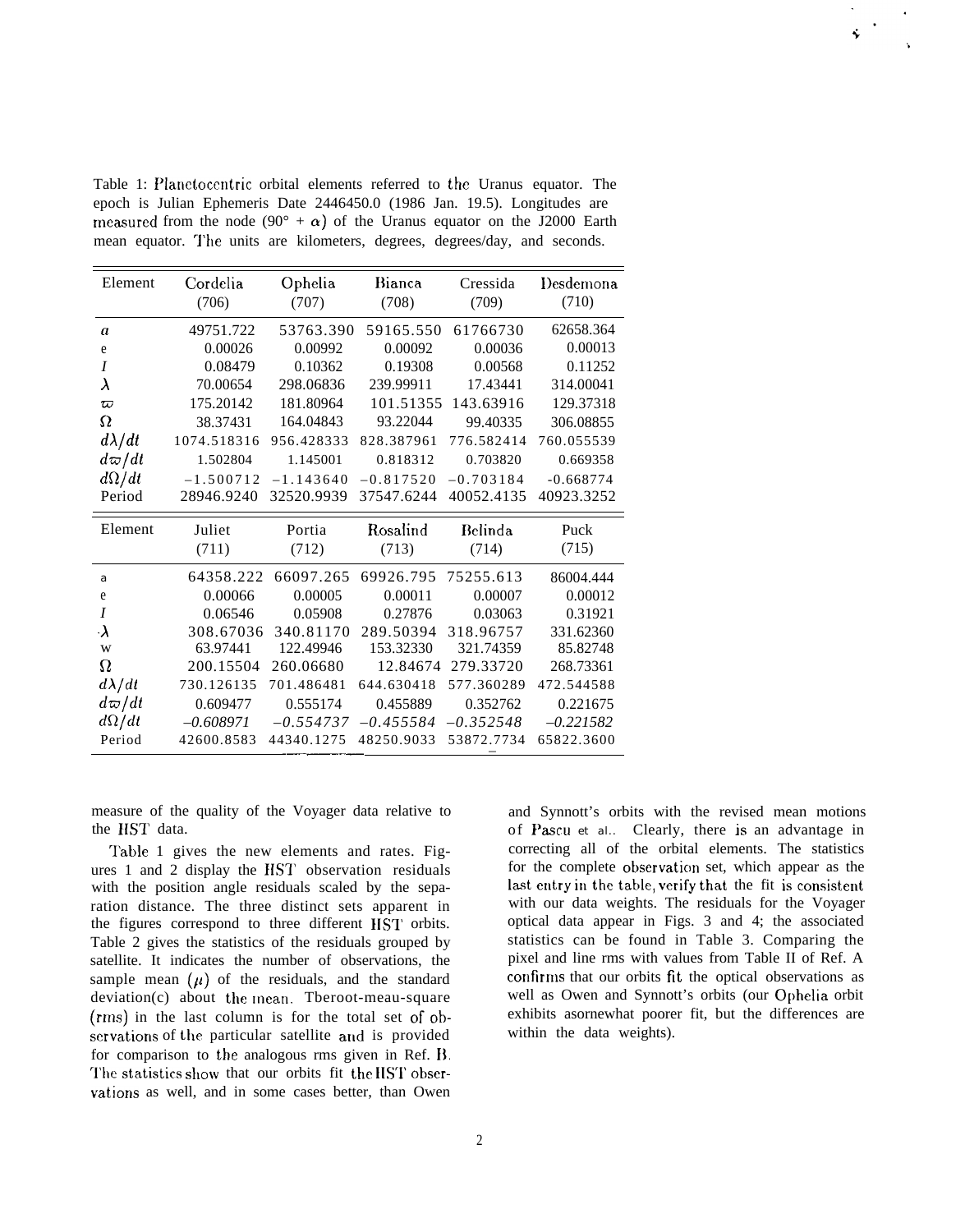

Fig. 1---- HST scaled position angle residuals



Fig. 2.-- 11ST separation distance residuals

Table 2: HST Observation Residuals by Satellite. The units are milliarcseconds.

| Satellite |     | Sep.  |                |     |                             |    |     |
|-----------|-----|-------|----------------|-----|-----------------------------|----|-----|
|           | No. |       | $\mu$ $\sigma$ | No. | $\mu$ $\sigma$              |    | rms |
| Bianca    | 3   | 35    | 12             | 3   | 4                           | 19 | 28  |
| Cressida  | 10  | 2     | 8              | 10  | 8                           | 16 | 14  |
| Desdemona | 11  | $-14$ | 20             | 11  | 3                           | 20 | 22  |
| Juliet    | 17  | 0     | 20             | 17  | $-1$                        | 20 | 19  |
| Portia    | 32  | $-5$  | 13             | 32  | $-1$                        | 17 | 16  |
| Rosalind  | 9   | $-13$ | 16             | 9   |                             | 21 | 20  |
| Belinda   | 11  | 8     | 10             | 12  | $-3$                        | 16 | 14  |
| Puck      | 31  |       | 11             | 32  | $\mathcal{D}_{\mathcal{L}}$ | 8  | 10  |
| Tot al    | 124 | - 3   | 16             | 126 | 1                           | 16 | 16  |



Fig. 3.-- Voyager pixel residuals



Fig. 4--- Voyager line residuals

Table 3: Voyager imaging residual statistics

| Object    |      | Pixel   |               |       | Line    |      |      |
|-----------|------|---------|---------------|-------|---------|------|------|
|           | No.  |         | μ<br>$\sigma$ | rms   | μ       | σ    | rms  |
| Cordelia  | 24   | $-0.04$ | 0.67          | 0.66  | 0.05    | 0.41 | 0.40 |
| Ophelia   | 13   | $-0.11$ | 0.21          | 0.23  | 0.17    | 0.45 | 0.47 |
| Bianca    | 20   | 0.04    | 0.32          | 0.32  | $-0.05$ | 0.25 | 0.25 |
| Cressida  | 27   | 0.12    | 0.42          | 0.43  | $-0.07$ | 0.46 | 0.46 |
| Desdemona | 21   | $-0.02$ | 0.23          | 0.23  | 0.02    | 0.19 | 0.18 |
| Juliet.   | 38   | $-0.03$ | 0.16          | 0.16  | 0.04    | 0.22 | 0.22 |
| Portia    | 36   | $-0.03$ | 0.28          | 0.28  | 0.07    | 0.32 | 0.32 |
| Rosalind  | 20   | 0.00    | 0.28          | 0.27  | $-0.04$ | 0.33 | 0.32 |
| Belinda   | 35   | 0.00    | 0.33          | 0.32  | 0.04    | 0.25 | 0.25 |
| Puck      | 49   | 0.02    | 0.20          | 0.19  | $-0.02$ | 0.19 | 0.1s |
| Star      | 796  | 0.00    | 0.20          | 0.20  | 0.00    | 0.18 | 0.18 |
| lot al    | 1079 | 0.00    | 0.24          | 0.2'1 | 0.00    | 0.22 | 0.22 |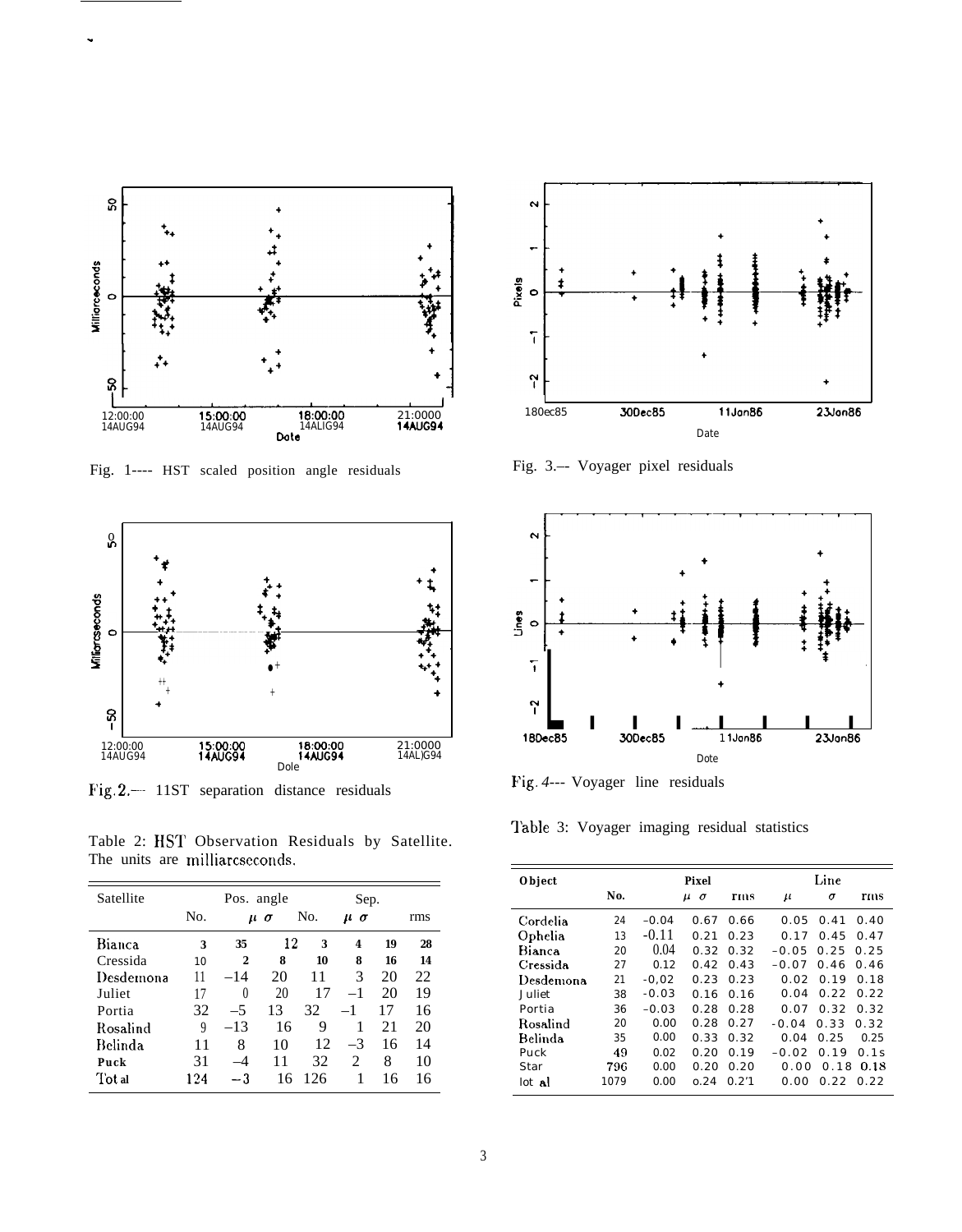#### 3. **Accuracy** assessment

The Voyager observations provide accurate measures of the size, shape, and orientation of the orbits. Their highest resolution, 25 Km, is about a factor of 6 better than that from HST. Hence, the HST observations acid little new information on size, shape, and orientation. Ilowever, because the Voyager and HS1' observations are separated in time by more than 3000 days, together they give a good measure of the mean motions (orbital periods).

Except for the mean motion uncertainties of the eight outermost satellites, the element uncertainties from the combined data fit should be essentially the same as those given in Ref. A. Our element uncertainties, however, are smaller because we used larger weights and did not estimate the semimator axes as did Owen and Synnott. Table 4 provides the 1-  $\sigma$  uncertainties for the elements. Comparison of our mean motion statistics with those in Ref. A shows the dramatic improvement due to the HST observations. Our mean motion errors are slightly different from those quoted in Ref. R because of our differing weighting schemes and solution procedure.

The uncertainty in the semimajor axes is dominated by the uncertainty in the GM of Uranus with additional contributions from the uncertainties in the mean motions and Uranus  $J_2$ . Since the publication of Ref. A, there has been nearly a factor of  $5$  improvement in knowledge of the Uranus GM and an order of magnitude in that of the Uranus  $J_2$ . This improved knowledge together with the reduced mean motion uncertainties leads to significantly smaller semirnajor axis statistics than those appearing in Ref. A. The apsidal and nodal rate statistics (not given in Ref. A) follow directly from the uncertainties in the mean motions and Uranus  $J_2$ .

The dominant perturbation on all of the orbits is due to the Uranus  $J_2$ ; it is the only perturbation having a contribution of more than 1 km to the calculated sernimajor axis. For all three of the calculated parameters, the  $J_4$  effect is more than two orders of magnitude less than the  $J_2$ , and even in the worst case, Puck, the effects of the major satellites are also more than two orders of magnitude less than  $J_2$ . Consequently, we feel confident calculating rather than estimating the values for the sernirnajor axis and the apsidal and nodal rates. Any modelling errors introduced from the analytical expressions used in the calculations may be prcsurned to contribute less than

1 krn to the overall orbital uncertainties.

'l'able 5 gives our assessment of the actual  $1-\sigma$  orbit uncertainties during the HST observation time period in the radial, downtrack (in-orbit) and normal (out-of-plane) directions. The downtrack uncertainties include the growth from epoch due to the period uncertainties also given in the table. The table values are based on a mapping of the formal statistics together with comparisons between orbits from a number of trial solutions. The 150 km Miranda orbit error, which affects the HST observations, has a small effect on the mean motion deter minat ion. This effect is reflected in the downtrack and period uncertainties. Uncertainty in the downtrack will continue to grow for all ten satellites while, except for Ophelia, the uncertainties in the other directions will remain essentially unchanged in the near future. Because of the significant eccentricity of Ophelia's orbit, its period uncertainty also will feed into its radial direction.

.

#### **4. Comparison with earlier work**

Owen and Synnott determined the elements from only the Voyager data and estimated the semirnajor axes as part of their data fit. They also calculated semimajor axis values from a simplified analytical expression using the mean motions from the data fit. In our approach we employed a more complete analytical expression for the sernimajor axes and calculated rather than estimating their values (the expressions for the apsidal and nodal secular rates were also more complete). This approach reduces the number of parameters to be determined from seven to six per satellite. Moreover, we believe that the dynamical constraint introduced through semimajor axis calculation leads to a more accurate description of the orbits.

Table 6 contains the differences between the values of selected elements from Ref. A and our results (because of the different reference systems, the longitudes cannot be compared directly). For the semimajor axes the differences are from the calculated values appearing in Ref. A. The semimajor axis, apsis rate, and node rate differences reflect our use of the more complete analytical expressions and the more recent values for the Uranus mass and gravity harmonics,

The mean motion differences for Cordelia and Ophelia we discovered are due to calculating rather than estimating the semimajor axes; a test solution in which we estimated the semimajor axes for the two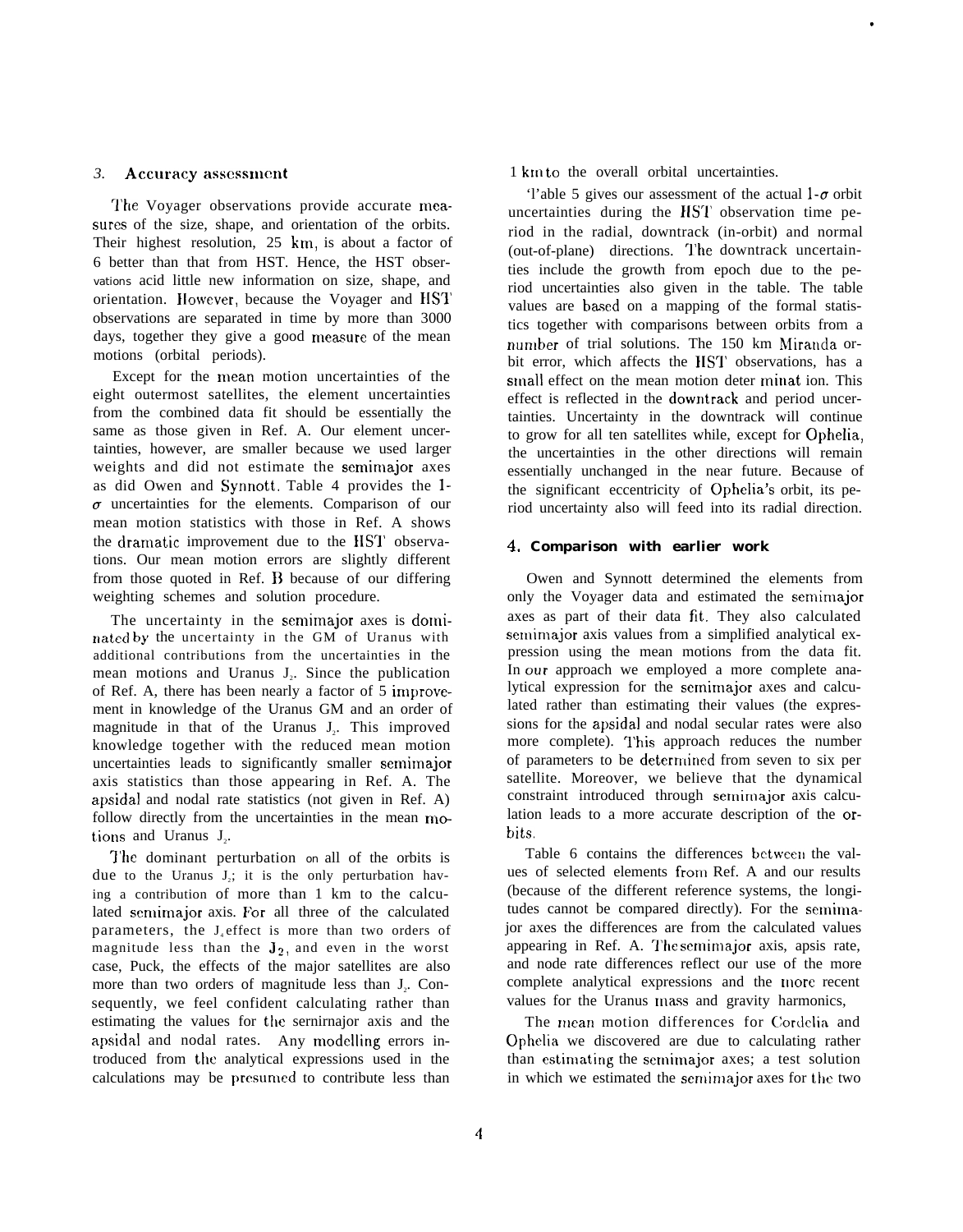Table 4: Orbital element standard deviations. The units arc kilometers, degrees, degrees/day, and seconds.

| Element                             | Cordelia | Ophelia | <b>Bianca</b> | Cressida | Desdemona | Juliet | Portia | Rosalind | Belinda | Puck   |
|-------------------------------------|----------|---------|---------------|----------|-----------|--------|--------|----------|---------|--------|
| a                                   | 0.149    | 0.847   | 0.045         | 0.046    | 0.047     | 0.048  | 0.050  | 0.053    | 0.057   | 0.064  |
| e $(X10^3)$                         | 0.096    | 0.107   | 0.118         | 0.111    | 0.070     | 0.087  | 0.080  | 0.103    | 0.073   | 0.061  |
|                                     | 0.031    | 0.055   | 0.054         | 0.040    | 0.037     | 0.040  | 0.039  | 0.045    | 0.028   | 0.021  |
| λ                                   | 0.011    | 0.027   | 0.020         | 0.013    | 0.011     | 0.012  | 0.010  | 0.012    | 0.009   | 0.007  |
| W                                   | 15.0     | 0.5     | 10.6          | 15.1     | 38.2      | 8.2    | 136.9  | 51.6     | 51.1    | 29.7   |
| Ω                                   | 8.6      | 37.9    | 19.4          | 360.0    | 20.8      | 31.3   | 33.6   | 8.0      | 71.6    | 3.4    |
| $d\lambda/dt$ (x 1 0 <sup>3</sup> ) | 1.874    | 9.077   | 0.042         | 0.022    | 0.022     | 0.018  | 0.012  | 0.022    | 0.017   | 0.009  |
| $d\varpi/dt(\times 10^3)$           | 0.144    | 0.114   | 0.078         | 0.067    | 0.064     | 0.058  | 0.053  | 0.044    | 0.034   | 0.021  |
| $d\Omega/dt(\times 10^3)$           | 0.144    | 0.114   | 0.078         | 0.067    | 0.064     | 0.058  | 0.053  | 0.044    | 0.034   | 0.021  |
| Period                              | 0.0505   | 0.3087  | 0.0019        | 0.0011   | 0.0012    | 0.0010 | 0.0008 | 0.0016   | 0.0015  | 0.0012 |

Table 5: 1- $\sigma$  Actual orbit uncertainties. The units are kilometers and seconds.

| <b>Satellite</b> | Radial | Downt rack | Normal | Period |
|------------------|--------|------------|--------|--------|
| Cordelia         | 50     | 14500      | 200    | 0.15   |
| Ophelia          | 500    | 75000      | 250    | 0.9    |
| Bianca           | 30     | 410        | 230    | 0.0060 |
| Cressida         | 25     | 220        | 150    | 0.0035 |
| Desdemona        | 25     | 220        | 150    | 0.0035 |
| Juliet           | 20     | 185        | 150    | 0.0030 |
| Portia           | 25     | 175        | 150    | 0.0030 |
| Rosalind         | 25     | 260        | 180    | 0.0050 |
| Belinda          | 20     | 220        | 150    | 0.0050 |
| Puck             | 20     | 200        | 120    | 0.0050 |

satellites leads to the same mean motions as those in Ref. A. The differences between our values for eccentricity and inclination and the Ref. A values also stem from our use of the calculated semimajor axes. The inclination differences contain a small additional contribution due to the revised Uranus equator orientation. For the eight satellites observed with HST the element changes are a consequence of processing those observations coupled with a secondary contribution from the use of the calculated semimajor axes.

Table 6 also gives the differences between our mean motions and those quoted in Ref. R. For seven of the satellites the differences are near or below the level of the combined uncertainty (root-sum-square of our uncertainty and that of Ref. B). For Puck, however, the difference is about 2.5 times the combined uncertainty. In an effort to understand the mean motion disagreement, we repeated the analysis of Ref. B, i.e., corrected only the mean motions based on the HST

observations. Differences between 'these mean motions and those from Ref. B appear as the last entry in 'l'able 6; the differences nearly match the ones associated with our mean motions determined with the combination of Voyager and HST data. We conjecture that the source of the mean motion disagreement is some slight difference between our method and that used by the Ref. B authors to compute the HST observables; we are getting nearly the same residuals with slightly different orbits. The formal statistics do not reflect small variations in computational procedures. We have, however, attempted to account for such variations as well as for other unmodelled effects in our actual uncertainties in Table 5.

Another form of orbit comparison appears in Table 7 where differences are provided in terms of cylindrical coordinates referred to the Uranus equator. The the angle in the Uranus equator is the angular separation on 14 August 1994 and primarily reflects the effects of the different mean motions. Angles are given for the mean motions of both Ref. A and Ref. R. The columns labeled 'R' and 'Z' contain the absolute values of the maximum difference in those components within the time period 13 August 1994 to 15 August 1994. The radial component is directly affected by changes in semimajor axis, eccentricity, longitude of periapsis, and mean longitude. The normal component is directly affected by changes in inclination, longitude of the ascending node, and mean longitude.

## 5. Concluding remarks

This article has reported on a new determination of the orbits of the inner Uranian satellites from imaging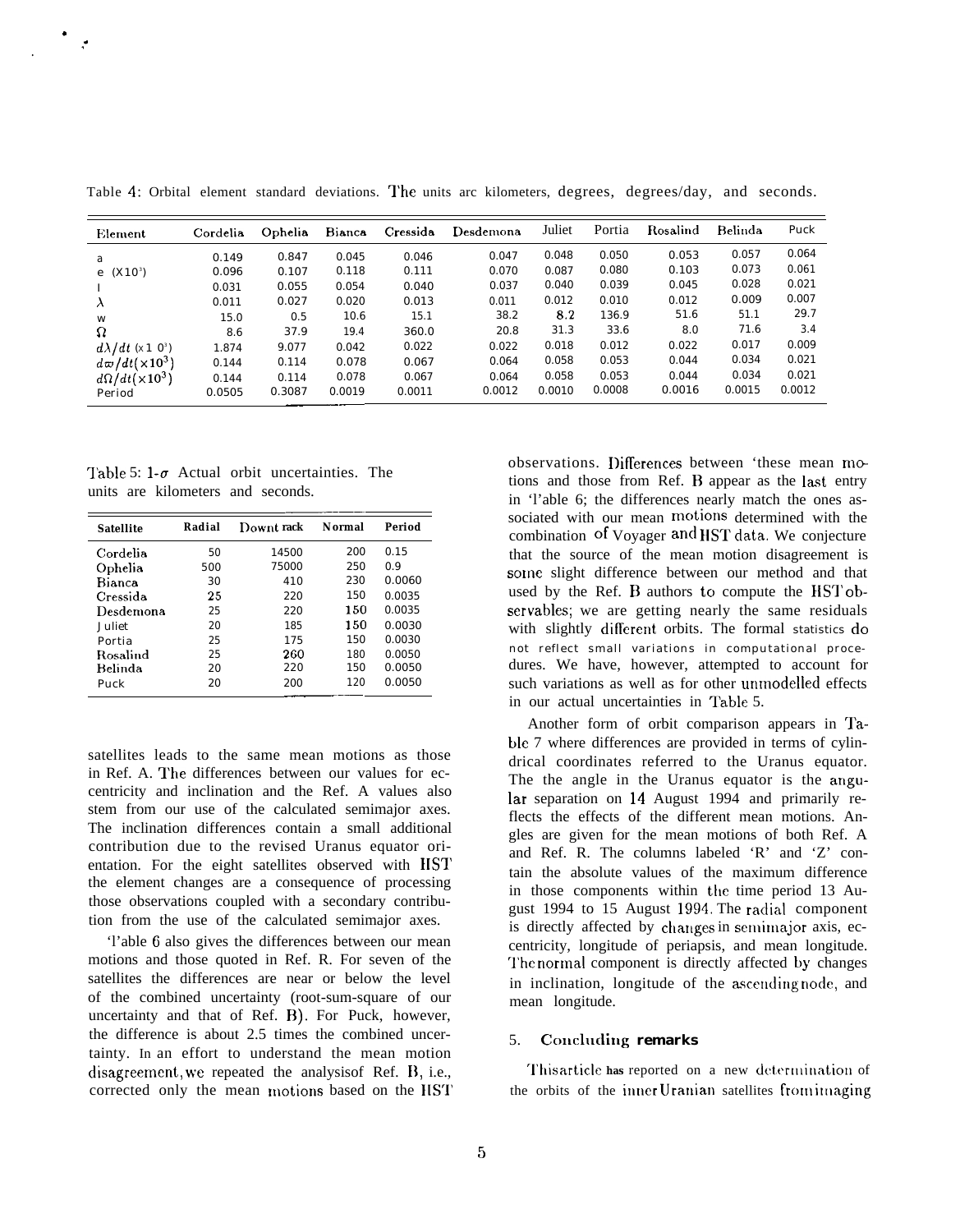| Element                                                                                                 | Cordelia                                                 | Ophelia                                                      | <b>Bianca</b>                                                  | Cressida                                                    | Desdemona                                                | Juliet                                                         | Portia                                                | Rosalind                                                 | Belinda                                                  | Puck                                                           |
|---------------------------------------------------------------------------------------------------------|----------------------------------------------------------|--------------------------------------------------------------|----------------------------------------------------------------|-------------------------------------------------------------|----------------------------------------------------------|----------------------------------------------------------------|-------------------------------------------------------|----------------------------------------------------------|----------------------------------------------------------|----------------------------------------------------------------|
| a<br>$e(\times 10^3)$<br>$d\varpi/dt(\times 10^3)$<br>$d\Omega/dt(\times 10^3)$<br>$d\lambda/dt(x10^3)$ | $-0.022$<br>0.207<br>0.055<br>4.863<br>$-4.884$<br>2.257 | 0.910<br>0.21S<br>$-0.013$<br>3.177<br>$-3.182$<br>$-21.518$ | $-0.150$<br>$-0.037$<br>$-0.037$<br>1.849<br>$-1.846$<br>3.516 | 0.070<br>$-0.128$<br>0.037<br>1.361<br>$-1.363$<br>$-0.783$ | 0.136<br>0.101<br>0.048<br>1.212<br>$-1.218$<br>$-2.370$ | 0.078<br>$-0.075$<br>$-0.008$<br>0.977<br>$-0.978$<br>$-0.769$ | 0.035<br>0.113<br>0.027<br>0.755<br>$-0.757$<br>0.106 | 0.005<br>$-0.023$<br>0.003<br>0.343<br>$-0.344$<br>0.708 | $-0.213$<br>0.036<br>0.002<br>$-0.114$<br>0.114<br>2.529 | $-0.044$<br>$-0.067$<br>$-0.005$<br>$-0.861$<br>0.862<br>0.482 |
| $d\lambda/dt$ ( $\times$ 10 <sup>3</sup> ) Ref. B<br>$d\lambda/dt(\times 10^3)$ HST only minus Ref. B   |                                                          |                                                              | $-0.013$<br>$-0.012$                                           | 0.033<br>0.031                                              | $-0.021$<br>$-0.013$                                     | $-0.006$<br>$-0.008$                                           | $-0.013$<br>$-0.013$                                  | 0.012<br>0.014                                           | 0.019<br>0.020                                           | $-0.032$<br>$-0.029$                                           |

Table 6: Orbital element differences. The units are kilometers, degrees, and degrees/day.

observations obtained by the Voyager 2 spacecraft and observations acquired with the Hubble Space Telescope. The revised elements are referred to the equator of Uranus as defined by a revised spin axis. All work was done in the  $J2000$  rather than  $B1950$  system, and the latest set of masses and Uranus gravity harmonics were used in the calculation of the semimajor axes, apsidal rates, and nodal rates. The article has also included an assessment of the accuracy of the orbits and a comparison with previously published orbits.

Table 7: Uranian equatorial system differences at the time of the 11ST observations. R is distance (km) from the pole, T is angle  $(\text{deg})$  in the equator, Z is distance (km) normal to the equator.

| Satellite | R   | " $l'(A)$ | T(B)     | Z   |
|-----------|-----|-----------|----------|-----|
| Cordelia  | 39  | 7.016     |          | 110 |
| Ophelia   | 687 | $-66.003$ |          | 178 |
| Bianca    | 10  | 11.002    | $-0.019$ | 98  |
| Cressida  | 20  | $-2.433$  | 0.117    | 52  |
| Desdemona | 2.4 | $-7.395$  | $-0.042$ | 67  |
| Juliet    | 14  | $-2.403$  | $-0.019$ | 19  |
| Portia    | 19  | 0.316     | $-0.057$ | 52  |
| Rosalind  | 22  | 2.223     | 0.045    | 59  |
| Belinda   | 3   | 7.919     | 0.068    | 28  |
| Puck      | 16  | 1.512     | $-0.094$ | 20  |

Because of the HST observations, knowledge of the orbits of eight oftbe ten satellites has significantly improved. Predictions based on our updated orbits of those eight should be sufficiently accurate to support observations for the near future. New observations

of Cordclia and Ophelia are needed to bring knowledge of their periods to the level of that of the other satellites.

.

.

. .

Ephemerides based on the orbits in this article are available electronically from the JPL Horizons on-line solar system data and ephemeris computation service (Giorgini et al. 1996).

The author wishes to thank D. Pascu and his co authors for the prepublication copy of the article on the HST observations and for valuable discussions **concerning them. The author also wishes to thank** W . Owen for his assistance with the Voyager observations and for access to his records of the analysis done for Ref. A. The research described in this publication was carried out by the Jet Propulsion Laboratory, California Institute of Technology, under a contract with the National Aeronautics and Space Administration.

### REFERENCES

French, R. G., Elliot, J.I.., French, L. M., Kangas, J. A., Meech, K. J., Ressler, M. E., Buie, M. W., Frogel, J. A., Holberg, J.B., Fuensalida, J. J., Joy, M. 1988, Icarus, 73, 349

French,  $R.G.$  1997, Private communication

- Giorgini, J. D., Yeomans, D.K., Chamberlain, A. R., Cbodas, P. W., Jacobson, R. A., Keesey, M. S., Lieske, J. H., Ostro, S. J., Standish, E.M., Wimberly, R.N. 1996, 28th Annual Meeting of the  $Di$ vision for Planetary Sciences of the American Astronomical Society, 'Ihcson, Az
- Jacobson, R.A. 1991, 'Voyager 2 Uranus Reconstruction - Update', JPL IOM 314.6-1377, Jet Propul-